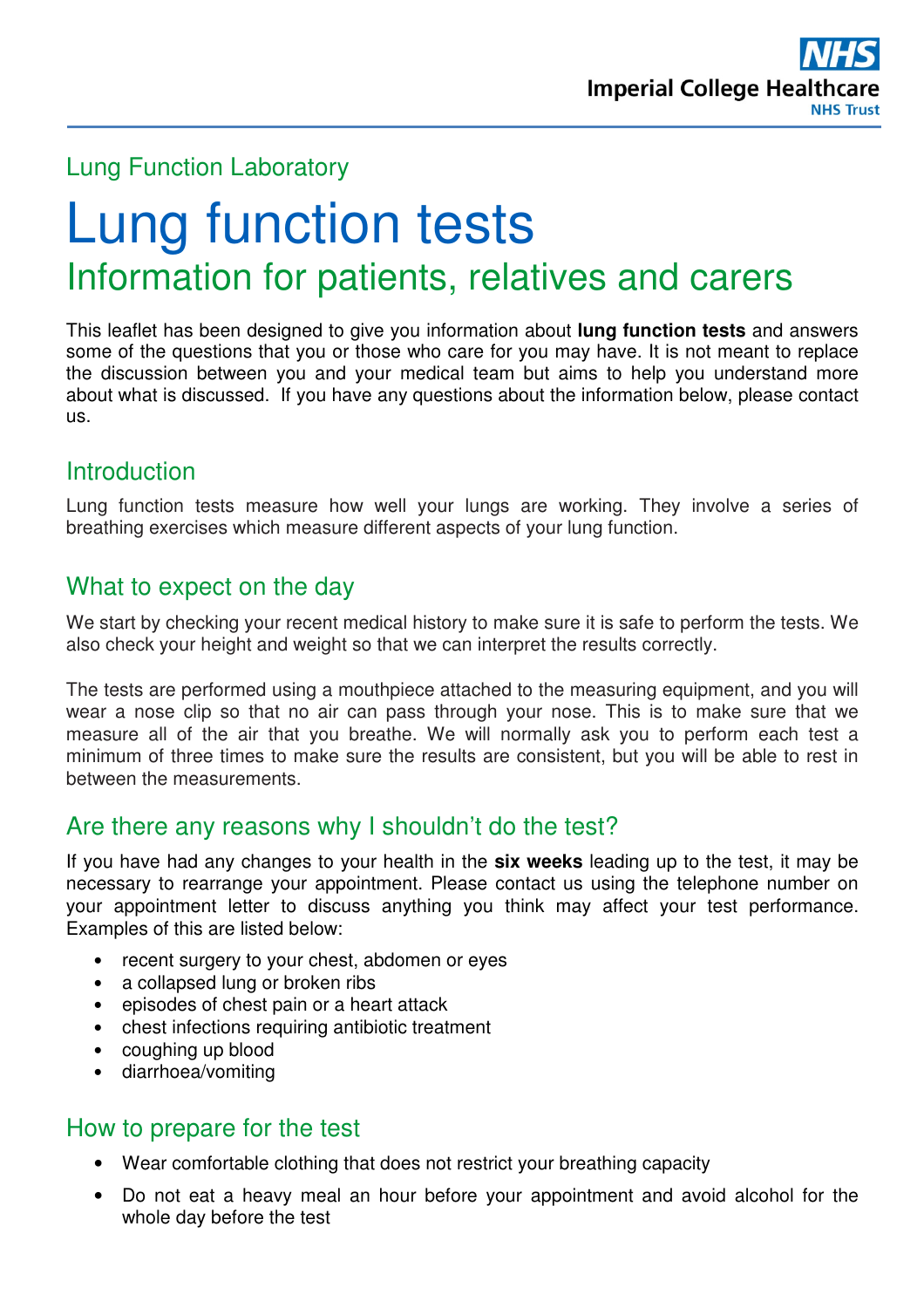• Unless we have told you otherwise at previous appointments, try not to use your inhalers for eight hours before the tests. Sometimes we may need you to stop taking antihistamines too, but we will let you know this in advance

## Getting the results of the test

Your test results are usually available immediately after the tests have been completed. Once the report is ready, we upload it to the hospital information system so that the referring team can see the results. If you have been referred from a different hospital, we will send a copy out to them.

We do not send results directly to your GP because the referring doctor needs to interpret them with your medical history and any other tests you may have had. The team who sent you for the tests will send a summary of the tests to your GP.

## Useful contacts

Your appointment letter will tell you which hospital the test is booked at. The telephone numbers for each site are listed below.

If you need to change your outpatient appointment with the doctor/nurse you need to call the outpatient booking office on 020 3313 5000.

Lung Function Lab numbers:

| <b>Charing Cross Hospital</b> | 020 3311 7180 |
|-------------------------------|---------------|
| Hammersmith Hospital          | 020 3313 2352 |
| St Mary's Hospital            | 020 3312 6022 |